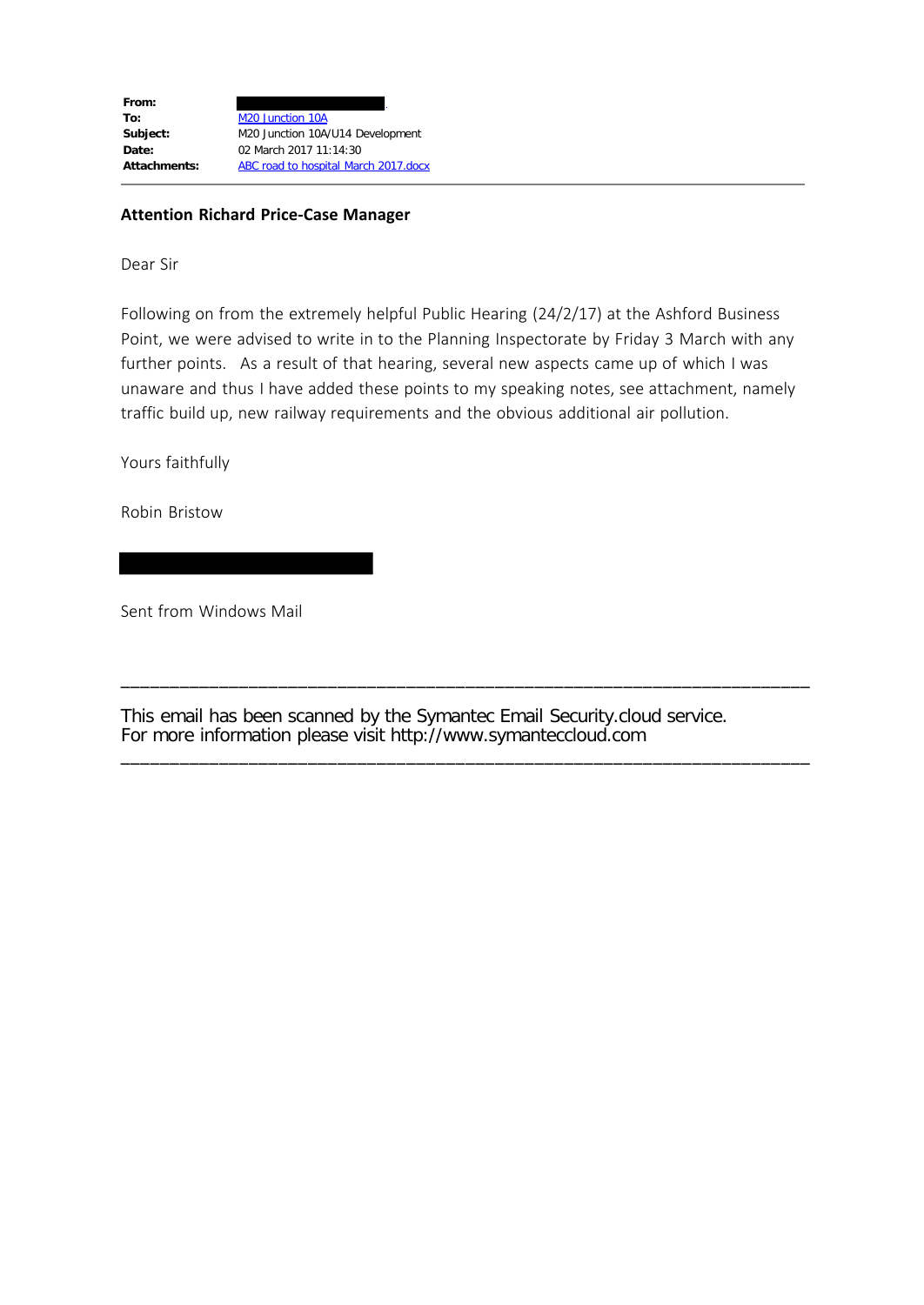Dear Sir

### **Jct10A/U14 development**

Following on from the extremely helpful Public Hearing (24/2/17) at the Ashford Business Point, we were advised to write in to the Planning Inspectorate by Friday 3 March with any further points. As a result of that hearing several new aspects came up of which I was unaware and thus I have added those points to my speaking notes, namely traffic build up, new railway requirements and the obviously additional air pollution.

I am a resident of The Street, Willesborough, directly affected by the new projects and planning requirements concerning Jct10/10A + U14 development of 200 + dwellings. While Councillor Bartlett covered admirably the various concerns we all have, my views, whilst effectively a part of the councillors points, are the same, but in greater detail as it effects us in a Conservation Area. In fact I have already sent in 'maps, diagrams and drawings' to illustrate what I would regard as viable alternatives to make the hospital access work properly off Jct10A (letter to ABC Mark Davies, Planning Officer, 18 December 2016)

## **1.Hospital Access/Pollution**

Simply speaking the hospital originally were to have direct access to the motorway via Jct 10A, this was set out some 20 years ago when it was first requested. The nonsensical approach and the lame excuse of going over an old council landfill is really not on – it'll have to happen eventually, so do it now – after all you did it for Stanhope and Singleton estates. In addition the road to the hospital, through the middle of the estate is likely to be unsuitable for emergency vehicles, naturally festooned with traffic calming bumps and curves, just the thing for casualties on way to hospital! The odds being ambulances will continue to use Jct 10/A2070 Kennington Rd to existing hospital entrance. With three roundabouts and a set of traffic lights all within 800yds and a blind slope in the road based on out of date stats demands a rethink. All the stop/starting with traffic lights and on a blind slope will only exacerbate pollution of diesel fumes and the noise of revving engines and airbrakes could quickly become unbearable and the new railway requirements will not help pollution either.

#### **2.Conservation Area**

As one of the few conservation areas In Ashford, preservation needs to be paramount. What will be done to ensure that it is preserved? We need to maintain clear boundaries from further and existing development like U14. For example perhaps a copse like structure suitable for badgers etc to run between U14 and The Street residencies. Needs serious consideration.

In addition an enormous rat-run will be created by the proposed traffic flow along that same Hythe Road A20 east of Jct 10, not to mention The Street, Willesborough, a conservation area and numerous TPO's. Traffic from Canterbury/Faversham/Sittingbourne for Dover/Folkestone will be using it just to get on M20, traffic build-up, ambulances blocked (especially at rush hours) as well as the traffic from the sites south of Jct10/10A. Imagine what that will do with traffic lights as well, not to mention at least 400 vehicles twice a day generated by the new estate.

# **In conclusion the hospital access road has to have and needs direct connection to Jct 10A. Indeed the whole project should not go ahead without it!**